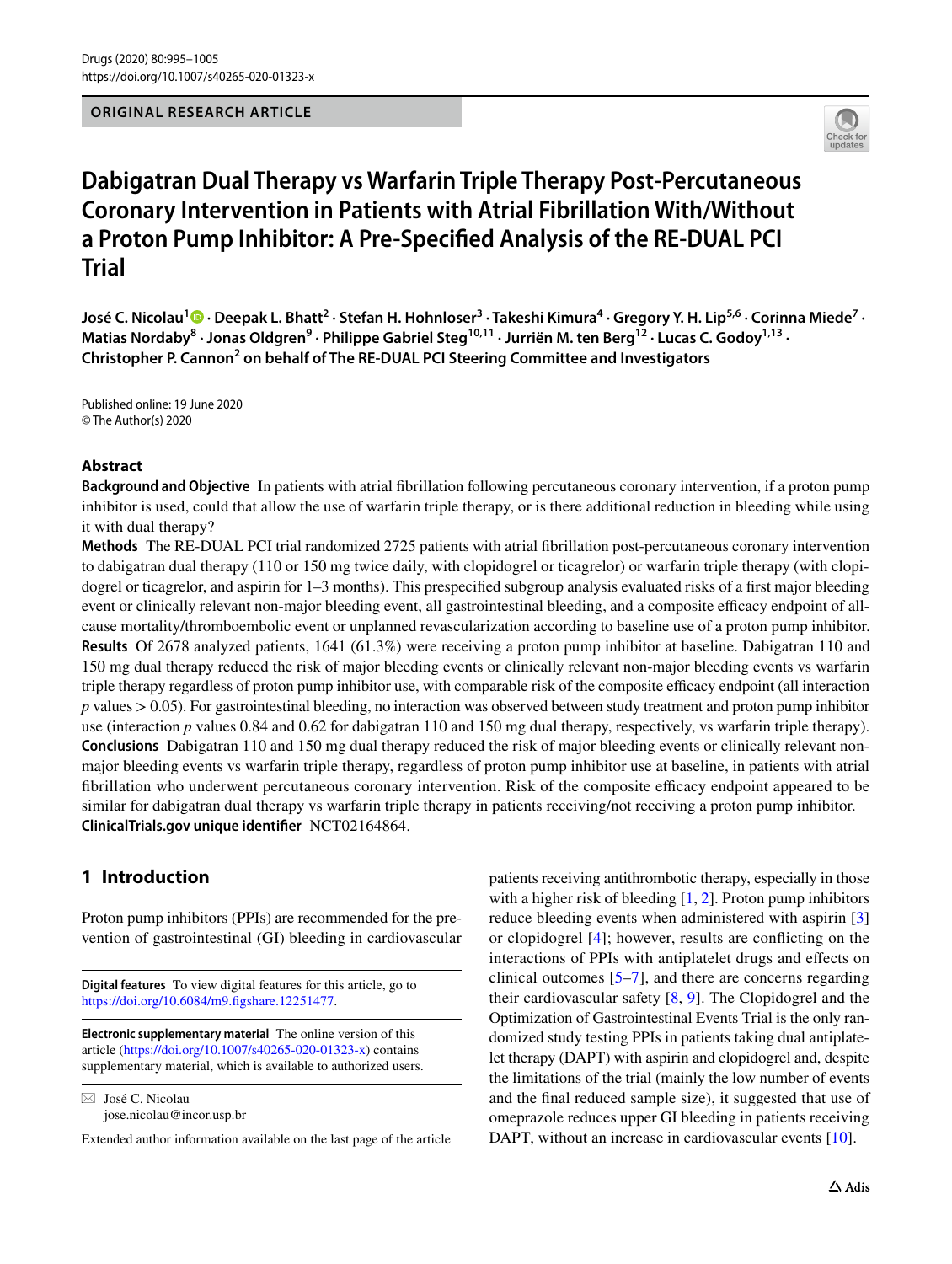#### **Key Points**

The RE-DUAL PCI trial investigated patients with atrial fbrillation post-percutaneous coronary intervention. Dabigatran dual therapy (DDT) reduced bleeding risk vs warfarin triple therapy (WTT)

This subanalysis investigated patients categorized according to proton pump inhibitor use at baseline

Clinical efficacy endpoints were similar in DDT and WTT groups regardless of proton pump inhibitor use. DDT reduced bleeding risk vs WTT regardless of proton pump inhibitor use

Proton pump inhibitors are also expected to reduce the risk of GI bleeding in patients receiving oral anticoagulation therapy, as suggested by observations in subjects treated with warfarin [[11](#page-9-6)] and direct oral anticoagulants (DOACs) [[12](#page-9-7)], including dabigatran [\[13](#page-9-8)]. Specifcally, in patients with atrial fbrillation (AF) who underwent recent percutaneous coronary intervention (PCI), clinical practice guidelines recommend (except in patients with a very high risk of bleeding and a low risk of ischemic events) triple antithrombotic therapy with DAPT and an anticoagulant agent. This regimen further increases the bleeding risk in this population [\[1](#page-8-0), [2](#page-8-1), [14\]](#page-9-9). Regarding dabigatran, a 15% decrease in drug exposure by PPI use was found in the Randomized Evaluation of Long-term Anticoagulant Therapy (RE-LY) trial, without an observable impact on efficacy or safety  $[15]$  $[15]$ .

The randomized RE-DUAL PCI trial compared dual antithrombotic therapy with dabigatran 110 or 150 mg twice daily (plus either clopidogrel or ticagrelor) with triple antithrombotic therapy with warfarin (plus aspirin and clopidogrel or ticagrelor) in patients with AF who under-went PCI [[16\]](#page-9-11). Dabigatran dual therapy reduced the risk of the primary endpoint of International Society on Thrombosis and Haemostasis (ISTH)—defned major bleeding events (MBEs) or clinically relevant non-major bleeding events (CRNMBEs) vs warfarin triple therapy, and was non-inferior for the main clinical efficacy endpoint  $[16]$  $[16]$ .

The effect of PPI administration in patients receiving both anticoagulant and antiplatelet therapies was not studied in the original publication, and it is not known whether the benefts in bleeding reduction with dabigatran dual therapy are valid both for patients taking and those not taking a PPI. This prespecifed analysis of the RE-DUAL PCI trial was conducted to investigate whether PPI utilization at baseline could influence the main safety and efficacy results observed in the trial.

### **2 Methods**

#### **2.1 Patient Population**

The RE-DUAL PCI trial (NCT02164864) was a prospective multicenter international study that randomized 2725 patients to dabigatran dual therapy (plus clopidogrel or ticagrelor) or warfarin triple therapy (plus clopidogrel or ticagrelor and aspirin), including 1641 patients using PPIs at randomization. RE-DUAL PCI enrollment criteria, as well as the main trial results, have been published [\[16](#page-9-11), [17](#page-9-12)]. Patients with paroxysmal, persistent, or permanent non-valvular AF who had undergone successful PCI in the previous 120 hours were eligible. Main exclusion criteria were the presence of creatinine clearance < 30 mL/min, bioprosthetic or mechanical heart valve, or other major coexisting conditions, such as cardiogenic shock during the current hospitalization, GI bleeding in the previous month, acute liver disease, or contraindication to oral anticoagulation and/or antiplatelet therapy with clopidogrel, ticagrelor, or aspirin.

Patients from the USA and those aged < 80 years (aged < 70 years in Japan) were randomized to dabigatran 110 or 150 mg or warfarin in a 1:1:1 ratio. Patients outside the USA aged  $\geq 80$  years (aged  $\geq 70$  years in Japan) were randomized to the 110-mg dose of dabigatran vs warfarin in 1:1 ratio. In the warfarin triple-therapy group, aspirin was to be discontinued after 1 month in patients with a bare-metal stent implanted and after 3 months when a drug-eluting stent was implanted. All patients were to receive clopidogrel (75 mg once daily) or ticagrelor (90 mg twice daily) for  $\geq$  12 months after randomization; the choice of agent was left to the discretion of the investigator. Regarding PPI use, the study protocol stated: "The concomitant administration of PPI is strongly recommended in patients without clinical contraindications for those agents, to reduce the risk of GI bleeding. In patients receiving clopidogrel, PPIs that do not interact with the CYP2C19 (lansoprazole, pantoprazole, etc.) should be used".

For the present study, 2678 patients with complete data on PPI use at baseline (98.3% of the total randomized population) were analyzed. The main objective of this prespecifed subgroup analysis was to evaluate if PPI use infuenced the treatment efect of dabigatran dual vs warfarin triple therapy on ISTH MBEs or CRNMBEs. Secondary objectives included whether PPI use infuenced the treatment efect of dabigatran dual vs warfarin triple therapy on ISTH MBEs, all GI bleeding, and all-cause mortality/thromboembolic event (DTE) or unplanned revascularization (clinical efficacy composite endpoint). A further objective was a treatment-independent evaluation (whole population), analyzing the infuence of PPI utilization at baseline on bleeding and clinical efficacy composite endpoints.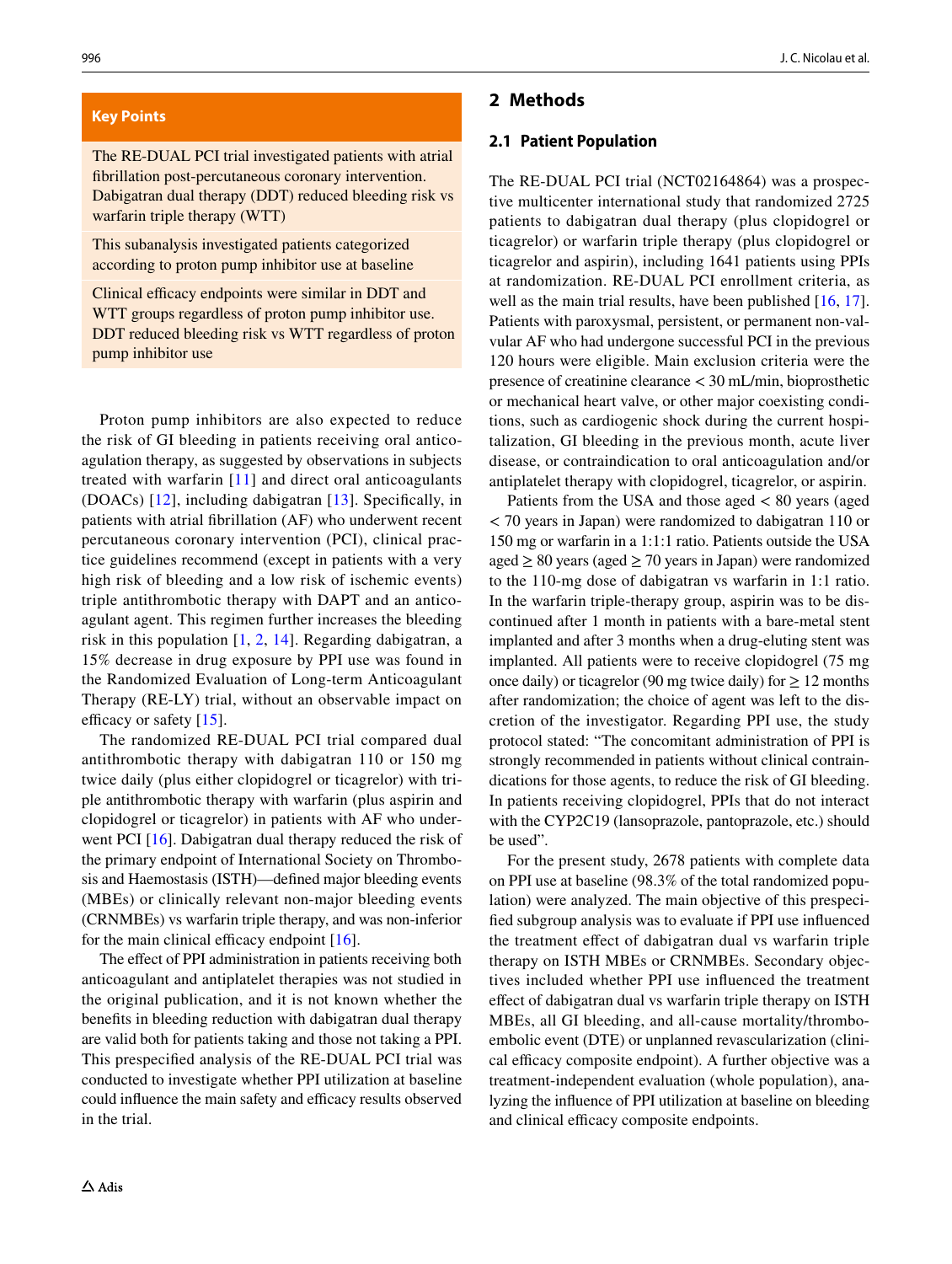#### <span id="page-2-0"></span>**2.2 Statistical Analyses**

Baseline characteristics of the population are summarized for patients taking/not taking PPIs. Continuous variables are depicted as means (standard deviations) and categorical variables as counts (percentages).

Cox proportional hazard regression models stratifed by age (non-elderly or elderly;  $<$  70 or  $\geq$  70 years in Japan and  $< 80$  or  $\geq 80$  years elsewhere) were utilized to compare dabigatran 110 mg dual therapy with warfarin triple therapy within PPI subgroup categories. Unstratifed Cox proportional hazard regression models were utilized to compare dabigatran 150 mg dual therapy with warfarin triple therapy excluding elderly patients outside the USA. Exploratory treatment by PPI subgroup interaction *p* values were derived from Cox proportional hazard regression models stratifed by age for dabigatran 110 mg dual therapy vs warfarin triple therapy and unstratifed for dabigatran 150 mg dual therapy vs warfarin triple therapy. The same subgroup analysis was performed restricting the patient population to patients receiving clopidogrel at baseline.

Additionally, a multivariable adjusted Cox proportional hazard regression model was performed to compare treatment groups including treatment and PPI use at baseline as a factor as well as the interaction between treatment and PPI use at baseline. For bleeding endpoints, this Cox model was adjusted for known bleeding risk factors: continuous variables, age, and creatinine clearance; and categorical variables, prior MBE or bleeding predisposition, prior GI bleeding or ulcerative GI disease or gastritis, diabetes mellitus, aspirin at baseline, modifed HAS-BLED score at baseline (< 3 or  $\geq$  3), previous stroke, indication for PCI (acute coronary syndrome or elective PCI), and ticagrelor use at baseline. For the clinical efficacy composite endpoint, this Cox model was adjusted for known risk factors of DTE: continuous variables, age, and creatinine clearance; and categorical variables, prior myocardial infarction, diabetes, previous stroke, multi-vessel disease, indication for PCI, and ticagrelor use at baseline. The Cox model to compare dabigatran 110 mg dual therapy with warfarin triple therapy was stratifed by age, whereas an unstratifed Cox model was used to compare dabigatran 150 mg dual therapy with warfarin triple therapy.

To analyze the role of PPI utilization at baseline on clinical outcomes in the global population, a univariable, treatment-independent, Cox proportional hazard regression analysis stratifed by age was developed (non-elderly vs elderly) including PPI use at baseline as the only factor in the model. A multivariable Cox proportional hazard regression analysis comparing risk of clinical outcomes between patients with and without PPI use at baseline was also performed. For bleeding endpoints, the Cox model was adjusted for the above-mentioned bleeding risk factors. For the clinical efficacy composite endpoint, the Cox model was

adjusted for risk factors of all-cause mortality and thromboembolic events.

All statistical analyses were two-sided and a *p* value < 0.05 was considered statistically signifcant. All *p* values are to be considered as exploratory. SAS 9.4 (SAS Institute Inc., Cary, NC, USA) was used for all statistical analyses.

#### **3 Results**

Of 2678 analyzed patients, 1641 (61.3%) used PPIs at baseline (Fig. 1 of the Electronic Supplementary Material [ESM]). Table [1](#page-3-0) shows the characteristics of the population. Patients taking PPIs comprised a higher-risk population, being more frequently female and with a prior history of myocardial infarction, PCI, diabetes, hypertension, and GI bleeding. Mean  $CHA<sub>2</sub>DS<sub>2</sub> VASC$  and modified HAS-BLED scores were similar between groups. Table 2 of the ESM shows the baseline characteristics of the population by PPI use and further split by treatment (i.e., eight groups). Regarding age, it is important to remember that patients outside the USA aged older than 79 years (aged older than 69 years in Japan) were precluded to receive dabigatran 150 mg dual therapy. As can be seen in Fig. 2 of the ESM, the percentage of patients taking PPIs was stable during the followup. For the 1641 patients taking PPIs at baseline, information on PPI use at the end-of-treatment visit was missing for 75 patients. Of the remaining 1566 patients, 1306 (83.4%) took PPIs at the end-of-treatment visit or since the last visit before the end of treatment. Of the 984 patients not using PPIs at baseline with available information at the end-oftreatment visit, 23.1% were taking PPIs at the end-of-treatment visit or since the last visit before the end of treatment (for 53 patients, information was missing at this visit).

#### **3.1 Infuence of Proton Pump Inhibitor Utilization at Baseline Regarding the Comparison of Dabigatran Dual vs Warfarin Triple Therapy**

Dabigatran 110 and 150 mg dual therapy consistently reduced the risk of ISTH MBEs/CRNMBEs vs warfarin triple therapy regardless of PPI use, with a comparable risk for the composite efficacy endpoint.

Figure [1](#page-4-0) shows the population receiving dabigatran 110 mg dual therapy compared with warfarin triple therapy. Dabigatran 110 mg dual therapy considerably reduced the risk of bleeding events (ISTH MBE/CRNMBE, ISTH MBE alone) vs warfarin triple therapy, with a comparable risk of the clinical composite efficacy endpoint in both treatment groups, independent of PPI use at baseline (*p* values for interaction  $> 0.05$ ).

Figure [2](#page-6-0) analyzes the same parameters for the population receiving dabigatran 150 mg dual therapy. The group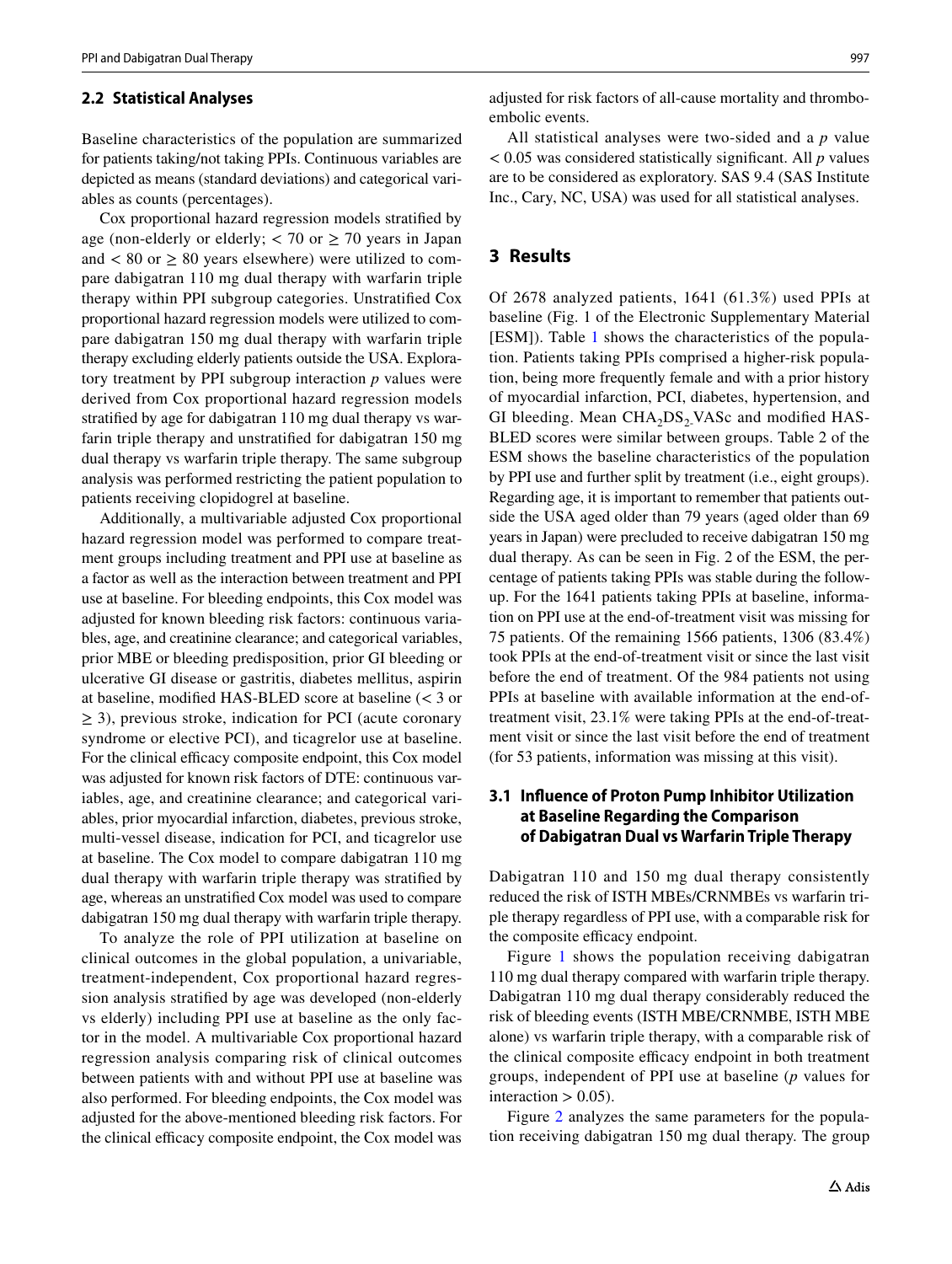dabigatran dual therapy considerably reduced the risk of ISTH MBEs/CRNMBEs vs warfarin triple therapy with a comparable risk of the clinical composite efficacy endpoint, independent of PPI utilization ( $p$  values for interaction  $> 0.05$ ).

Figure [3](#page-6-1) shows the additional endpoint of any GI bleeding. No statistically signifcant interaction between treatment and PPI use at baseline was observed comparing dabigatran dual therapy with warfarin triple therapy (interaction *p* values 0.84 and 0.62 for dabigatran 110 and 150 mg dual therapy, respectively).

The results from multivariable-adjusted Cox models are similar to those in Figs. [1,](#page-4-0) [2](#page-6-0) and [3](#page-6-1) (*p* values for interaction > 0.05, Table [2\)](#page-5-0). Importantly, the multivariable-adjusted hazard ratios of GI bleeding for dabigatran 110 mg dual therapy vs warfarin triple therapy were 0.82 (95% confdence interval [CI] 0.42–1.59) for patients using PPIs and

<span id="page-3-0"></span>**Table 1** Characteristics of the RE-DUAL PCI population: proton pump inhibitor (PPI) vs no PPI at baseline

|                                                                    | PPI at baseline, yes | PPI at baseline, no |  |
|--------------------------------------------------------------------|----------------------|---------------------|--|
|                                                                    | Total $(n = 1641)$   | Total $(n = 1037)$  |  |
| Demographic data                                                   |                      |                     |  |
| Age, mean (SD), years                                              | 71.0(8.7)            | 70.4(8.6)           |  |
| Male sex, $n$ (%)                                                  | 1220 (74.3)          | 813 (78.4)          |  |
| CrCl, mL/min, mean (SD) <sup>a</sup>                               | 76.5(29.5)           | 80.5 (29.3)         |  |
| Medical and surgical history                                       |                      |                     |  |
| Prior MI, $n$ $(\%)$                                               | 458 (27.9)           | 229(22.1)           |  |
| Prior CAD, $n$ $(\%)$                                              | 1096(66.8)           | 701 (67.6)          |  |
| Prior PCI, $n$ (%)                                                 | 585 (35.6)           | 311 (30)            |  |
| LV ejection fraction, <sup>b</sup> mean (SD), %                    | 50.6(12.3)           | 51.7(12.8)          |  |
| Heart failure, $n$ (%)                                             | 570 (34.7)           | 350 (33.8)          |  |
| Diabetes mellitus, $n$ (%)                                         | 615(37.5)            | 358 (34.5)          |  |
| Hypertension, $n$ (%)                                              | 912 (55.6)           | 479 (46.2)          |  |
| Currently smoking, $(n \ (\%)$                                     | 214(13.0)            | 120(11.6)           |  |
| Previous GI bleeding, ulcerative GI disease, or gastritis, $n$ (%) | 135(8.2)             | 44(4.2)             |  |
| Prior major bleeding or predisposition to bleeding, $n$ (%)        | 18(1.1)              | 13(1.3)             |  |
| CHA <sub>2</sub> DS <sub>2</sub> -VASc score, mean (SD)            | 3.7(1.6)             | 3.5(1.6)            |  |
| Modified HAS-BLED score, mean (SD)                                 | 2.7(0.7)             | 2.7(0.7)            |  |
| In-hospital approach                                               |                      |                     |  |
| Indication for PCI: ACS, $n$ (%)                                   | 875 (53.3)           | 478 (46.1)          |  |
| Radial access, $n(\%)$                                             | 1054 (64.2)          | 649 (62.6)          |  |
| Only one coronary stent, <sup>e</sup> $n$ (%)                      | 1326 (80.8)          | 816 (78.7)          |  |
| Use of DES only, $n(\%)$                                           | 1367 (83.3)          | 843 (81.3)          |  |
| UFH use in index procedure, $n$ (%)                                | 1396 (85.1)          | 859 (82.8)          |  |
| <b>Baseline</b> medications                                        |                      |                     |  |
| Clopidogrel, $n$ (%)                                               | 1451 (88.4)          | 880 (84.9)          |  |
| <b>Statins</b>                                                     | 1455 (88.7)          | 879 (84.8)          |  |
| Oral hypoglycemic drugs                                            | 430(26.2)            | 255(24.6)           |  |
| <b>ACE</b> inhibitors                                              | 912 (55.6)           | 497 (47.9)          |  |
| Angiotensin receptor blockers                                      | 535 (32.6)           | 334 (32.2)          |  |
| $\beta$ -blockers                                                  | 1387 (84.5)          | 844 (81.4)          |  |

Note, 47 patients with missing information on PPI use at baseline are excluded

*ACE* angiotensin converting enzyme, *ACS* acute coronary syndrome, *CAD* coronary artery disease, *CrCl* creatinine clearance, *DES* drug-eluting stent, *GI* gastrointestinal, *LV* left ventricular, *MI* myocardial infarction, *PCI* percutaneous coronary intervention, *SD* standard deviation, *UFH* unfractionated heparin

a Missing in 221 patients

- <sup>b</sup>Missing in 183 patients
- c Missing in one patient

<sup>d</sup>Missing in 20 patients

e Missing in 50 patients

f Missing in seven patients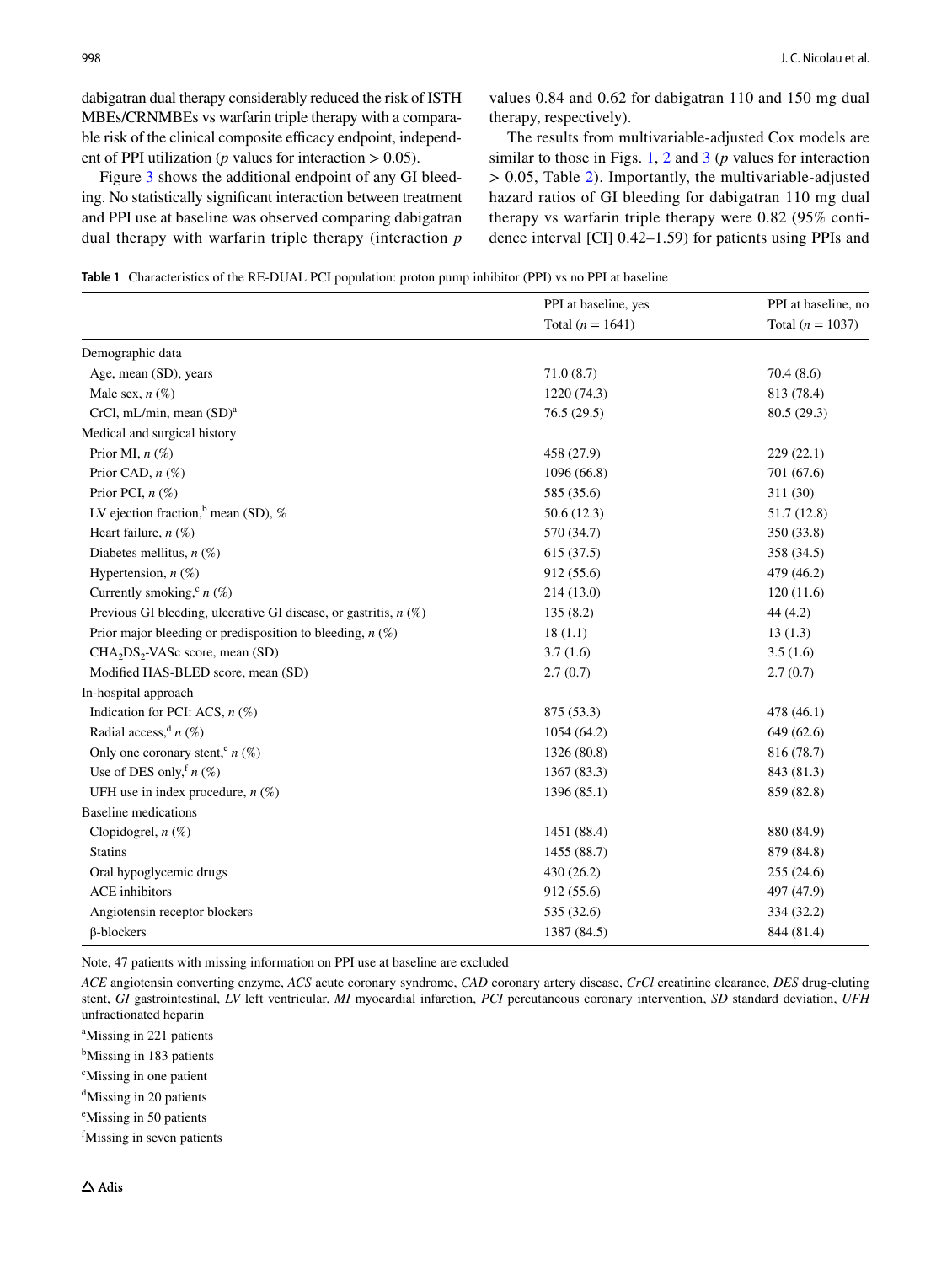0.70 (95% CI 0.29–1.71) for those not using PPIs (*p*-inter $action = 0.78$ ; the hazard ratios for the comparison between dabigatran 150 mg dual therapy and warfarin triple therapy were, respectively, 0.83 (95% CI 0.36–1.91) and 0.71 (95% CI 0.25–2.06) [ $p$ -interaction = 0.81]. Table 1 of the ESM shows the same analyses as in Figs. [1,](#page-4-0) [2](#page-6-0) and [3](#page-6-1) but restricted to patients taking clopidogrel (87% of the population). Similar to that global population's results, the *p* values obtained for interaction were all  $> 0.05$ . Specifically for GI bleeding, the *p* values for interaction were 0.61 for the comparison between dabigatran 110 mg dual therapy and warfarin triple therapy and 0.35 for the comparison between dabigatran 150-mg dual therapy and warfarin triple therapy.

## **3.2 Infuence of Proton Pump Inhibitor Utilization at Baseline on the Bleeding and Clinical Efficacy Composite Endpoint in the Whole Population (Study Treatment‑Independent Analysis)**

In an additional analysis, we evaluated event rates for the whole population among patients treated or not treated with PPIs, by means of both univariable and multivariable models. The univariable analyses showed hazard ratios [HRs; 95% CIs of 1.00 (0.84–1.18), 1.12 (0.82–1.52), 1.23 (0.81–1.89), and 1.20 (0.96–1.48)] for ISTH MBE/ CRNMBE, ISTH MBE alone, GI bleeding, and DTE/ unplanned revascularization, respectively. The multivariable-adjusted analyses showed similar results, with HRs (95% CIs) of 0.93 (0.78–1.12) for ISTH MBEs/CRNMBEs, 1.13 (0.72–1.77) for GI bleeding, and 1.16 (0.92–1.45) for the clinical efficacy composite endpoint (Fig. [4\)](#page-7-0).

## **4 Discussion**

In this prespecifed analysis of the RE-DUAL PCI trial [[16](#page-9-11)] in patients with AF undergoing PCI, the benefit of dual antithrombotic therapy with dabigatran 110 or 150 mg twice daily in reducing the risk of MBEs or CRNMBEs, when compared with triple therapy with warfarin, did not appear to be infuenced by use of a PPI at baseline. As such, dual therapy with both dosages of dabigatran did not seem to difer from warfarin triple therapy in terms of the risk of experiencing DTE or unplanned revascularization, also irrespective of PPI administration.

A meta-analysis comparing dual with triple antithrombotic therapy in 5317 patients from four randomized controlled trials (including RE-DUAL PCI) showed that dual therapy led to lower risks of major or minor bleeding (HR, 0.53; 95% CI 0.36–0.85) per Thrombolysis in Myocardial Infarction (TIMI) Study Group criterion, with comparable risk of major adverse cardiovascular events (HR 0.85; 95%

<span id="page-4-0"></span>Fig. 1 Safety and efficacy outcomes in patients receiving/not receiving proton pump inhibitors (PPIs) at baseline: dabigatran 110-mg dual therapy vs warfarin triple therapy. Hazard ratios (HRs) and 95% confdence interval (CIs) from the Cox proportional hazard model; stratifed by age (elderly vs nonelderly). *CRNMBE* clinically relevant non-major bleeding event, *DTE* death/ thromboembolic event, *ISTH* International Society on Thrombosis and Haemostasis, *MBE* major bleeding event

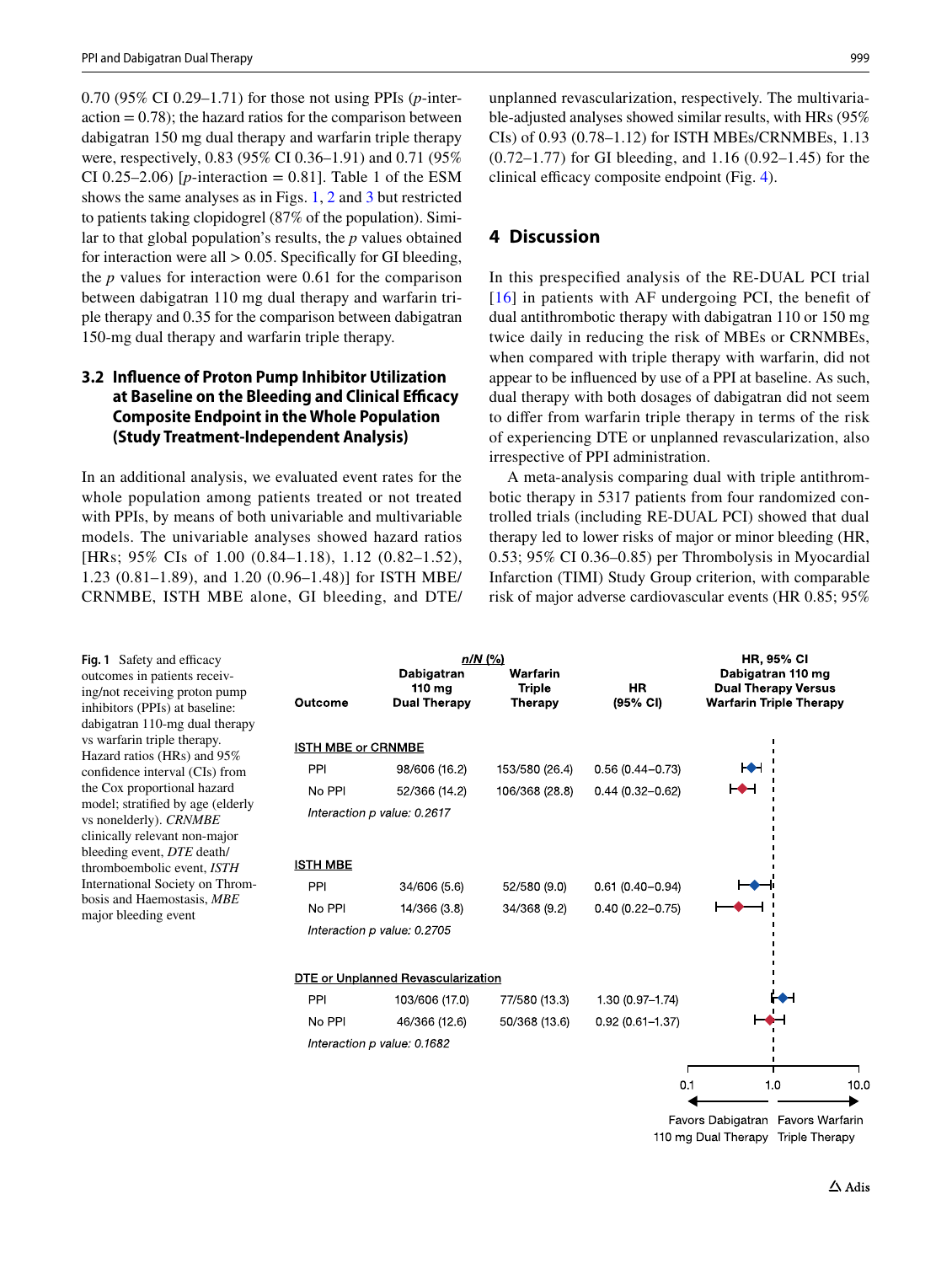|                                                            | PPI at<br>baseline       | Dabigatran<br>110 mg dual<br>therapy $n/N$ (%) | Warfarin triple<br>therapy<br>$n/N$ $(\%)$ | HR(95%)             | Dabigatran<br>150 mg dual<br>therapy $n/N$ (%) | Warfarin triple<br>therapy<br>$n/N$ $(\%)^b$ | HR(95%)             |
|------------------------------------------------------------|--------------------------|------------------------------------------------|--------------------------------------------|---------------------|------------------------------------------------|----------------------------------------------|---------------------|
| Adjudicated<br><b>ISTH MBE/</b><br><b>CRNMB</b>            | <b>PPI</b>               | 89/549 (16.2)                                  | 137/527 (26.0)                             | $0.64(0.48-0.85)$   | 82/417 (19.7)                                  | 106/405 (26.2)                               | $0.75(0.54-1.03)$   |
|                                                            | No PPI                   | 48/323 (14.9)                                  | 100/338 (29.6)                             | $0.52(0.36 - 0.74)$ | 56/273 (20.5)                                  | 73/267 (27.3)                                | $0.78(0.54 - 1.13)$ |
|                                                            | Interaction $p$<br>value |                                                |                                            | 0.3476              |                                                |                                              | 0.8640              |
| Adjudicated<br><b>ISTH MBE</b>                             | <b>PPI</b>               | 31/549(5.6)                                    | 45/527(8.5)                                | $0.73(0.44 - 1.20)$ | 22/417(5.3)                                    | 32/405 (7.9)                                 | $0.65(0.35-1.21)$   |
|                                                            | No PPI                   | 12/323(3.7)                                    | 32/338 (9.5)                               | $0.44(0.22 - 0.88)$ | 14/273(5.1)                                    | 23/267(8.6)                                  | $0.63(0.31-1.28)$   |
|                                                            | Interaction $p$<br>value |                                                |                                            | 0.2204              |                                                |                                              | 0.9228              |
| Adjudicated GI<br>bleeding                                 | <b>PPI</b>               | 17/549(3.1)                                    | 24/527 (4.6)                               | $0.82(0.42 - 1.59)$ | 15/417(3.6)                                    | 15/405(3.7)                                  | $0.83(0.36-1.91)$   |
|                                                            | No PPI                   | 8/323(2.5)                                     | 15/338 (4.4)                               | $0.70(0.29-1.71)$   | 7/273(2.6)                                     | 9/267(3.4)                                   | $0.71(0.25-2.06)$   |
|                                                            | Interaction $p$<br>value |                                                |                                            | 0.7792              |                                                |                                              | 0.8067              |
| Adjudicated<br>DTE/<br>unplanned<br>revasculariza-<br>tion | <b>PPI</b>               | 93/544 (17.1)                                  | 71/520 (13.7)                              | $1.25(0.92 - 1.71)$ | 54/413 (13.1)                                  | 56/398 (14.1)                                | $0.96(0.66 - 1.40)$ |
|                                                            | No PPI                   | 43/327(13.1)                                   | 45/332 (13.6)                              | $0.95(0.62 - 1.44)$ | 27/269(10.0)                                   | 30/265(11.3)                                 | $0.92(0.54 - 1.55)$ |
|                                                            | Interaction $p$<br>value |                                                |                                            | 0.2877              |                                                |                                              | 0.8954              |

<span id="page-5-0"></span>Table 2 Safety and efficacy outcomes in patients receiving/not receiving proton pump inhibitors (PPIs) at baseline. Dabigatran dual therapy vs warfarin triple therapy: multivariable-adjusted analyses

*CRNMBE* clinically relevant non-major bleeding event, *DTE* death/thromboembolic event, *GI* gastrointestinal, *HR* hazard ratio, *ISTH* International Society on Thrombosis and Haemostasis, *MBE* major bleeding event

a See Sect. [2.2](#page-2-0) for details

<sup>b</sup>For the comparison with dabigatran 150 mg dual therapy, elderly patients outside the USA are excluded

CI 0.48–1.29) [[18](#page-9-13)]. More recently, a network meta-analysis of 10,026 patients from four trials (including RE-DUAL PCI) reported odds ratios for TIMI major bleeding of 0.49 (95% CI 0.30–0.82) for DOAC plus a P2Y12 inhibitor, 0.58 (95% CI 0.31–1.08) for a vitamin K antagonist plus a P2Y12 inhibitor, and 0.70 (95% CI 0.38–1.23) for DOAC plus DAPT, compared to a vitamin K antagonist plus DAPT as reference [[19\]](#page-9-14). There was no signifcant diference in the risk of major adverse cardiovascular events [[19](#page-9-14)].

To our knowledge, ours is the frst study to investigate PPI use in patients receiving triple vs dual antithrombotic therapy with DOACs. In patients taking DAPT without anticoagulants, previous reports found that the use of PPIs signifcantly reduces the risk of GI bleeding [[10,](#page-9-5) [20–](#page-9-15)[22](#page-9-16)]. Similarly, a retrospective cohort analysis with patients using warfarin and aspirin suggested that PPI use was associated with a lower risk of upper GI bleeding hospitalization (adjusted HR 0.51; 95% CI 0.27–0.97), with a tendency of beneft for patients taking warfarin and a P2Y12 inhibitor (HR 0.54; 95% CI 0.29–1.01) [[11\]](#page-9-6). In a large Medicare population taking an anticoagulant agent (very few with concomitant antiplatelet therapy), PPI use was associated with lower rates of hospitalization for upper GI bleeding when coadministered with both warfarin and DOACs, including dabigatran (incidence rate ratio for dabigatran: 0.49; 95% CI 0.41–0.59) [\[12](#page-9-7)].

omized to pantoprazole 40 mg daily or placebo on top of rivaroxaban and aspirin or monotherapy with each drug. In a 3-year follow-up, similar rates of the composite endpoint of cardiovascular deaths, myocardial infarction, or stroke were found for pantoprazole or the placebo groups [[23\]](#page-9-17). The drug was generally well tolerated, with the exception of a significant 33% increase in the incidence of enteric infection. There were no signifcant diferences between pantoprazole or placebo regarding upper GI events globally, or in other analyzed bleeding parameters, with the exception of "overt bleeding of GI origin confrmed by endoscopy of radiography" (annual rate of 0.060% for pantoprazole vs 0.12% for placebo,  $p = 0.03$  [\[24](#page-9-18)]. In the RE-LY trial, dabigatran 150 mg twice daily was

The COMPASS trial analyzed  $> 17,000$  patients rand-

associated with higher rates of GI bleeding compared with warfarin, which was not observed with dabigatran 110 mg [[25\]](#page-9-19). Dabigatran is administered as a prodrug (dabigatran etexilate) and only 3–7% is absorbed into the systemic circulation [[26,](#page-9-20) [27](#page-9-21)]. The remaining non-absorbed prodrug may also undergo intraluminal activation by gut esterases, which may lead to bleeding owing to a topic efect on the intestinal mucosa [[28,](#page-9-22) [29](#page-9-23)]. Conversely, bleeding events caused by antiplatelet drugs and warfarin are observed mainly in the upper GI tract [[10,](#page-9-5) [30](#page-9-24)]. Given these diferences in anatomic sites of bleeding, PPIs would be expected to have a more signifcant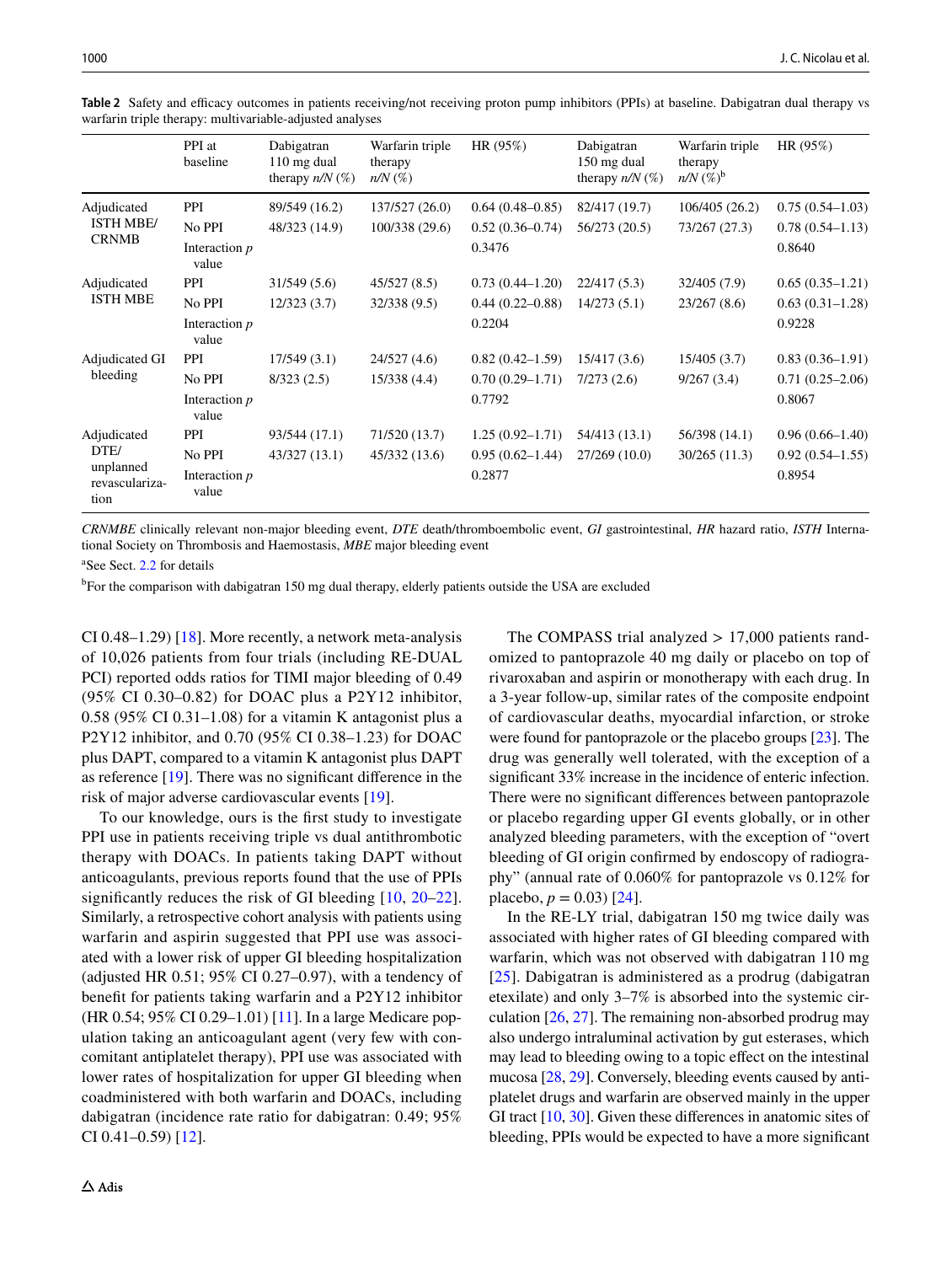<span id="page-6-0"></span>**Fig. 2** Safety and efficacy outcomes in patients receiving/not receiving proton pump inhibitors (PPIs) at baseline: dabigatran 150 mg dual therapy vs warfarin triple therapy. For the comparison with 150 mg dabigatran dual therapy, elderly patients outside the USA are excluded. Hazard ratios (HRs) and 95% confdence intervals (CIs) from the unstratifed Cox proportional hazard model. *CRNMBE* clinically relevant non-major bleeding event, *DTE* death/thromboembolic event, *ISTH* International Society on Thrombosis and Haemostasis, *MBE* major bleeding event



<span id="page-6-1"></span>**Fig. 3** Gastrointestinal bleeding in patients receiving/ not receiving proton pump inhibitors (PPIs) at baseline: dabigatran 110 mg and 150 mg dual therapy vs warfarin triple therapy. For the comparison with 150 mg dabigatran dual therapy, elderly patients outside the USA are excluded. Statistics as in Figs. [1](#page-4-0) and [2,](#page-6-0) respectively. *CI* confdence interval, *HR* hazard ratio

 $n/N$  (%) **HR, 95% CI** Dabigatran Warfarin **HR Dabigatran Dual Therapy Versus Dual Therapy Triple Therapy** (95% CI) **Warfarin Triple Therapy** Dabigatran 110 mg Dual Therapy PPI 19/606 (3.1) 27/580 (4.7)  $0.66(0.37 - 1.19)$ No PPI 15/368 (4.1)  $0.61(0.27 - 1.39)$  $9/366(2.5)$ Interaction p value: 0.8448 Dabigatran 150 mg Dual Therapy PPI 18/455 (4.0) 16/445 (3.6)  $1.08(0.55 - 2.12)$ No PPI 8/303 (2.6)  $9/292(3.1)$ 0.81 (0.31-2.09) Interaction p value: 0.6161  $0.1$  $10.0$  $1.0$ Favors Dabigatran Favors Warfarin



role in bleeding prevention for patients treated with warfarin triple therapy than patients receiving dabigatran dual therapy. Nevertheless, contrary to this rationale, our analysis suggests that, even when receiving a PPI, patients in the warfarin triple-therapy group did not show lower GI bleeding rates than patients prescribed dabigatran dual therapy, with a numerically lower risk for patients utilizing PPIs with dabigatran 110 mg dual therapy, in comparison with warfarin triple therapy plus PPIs (HR of 0.66).

Regarding clinical efficacy (DTE/unplanned revascularization), PPIs may reduce absorption of dabigatran [\[31](#page-9-25), [32](#page-9-26)], and concerns have been raised that PPIs could reduce the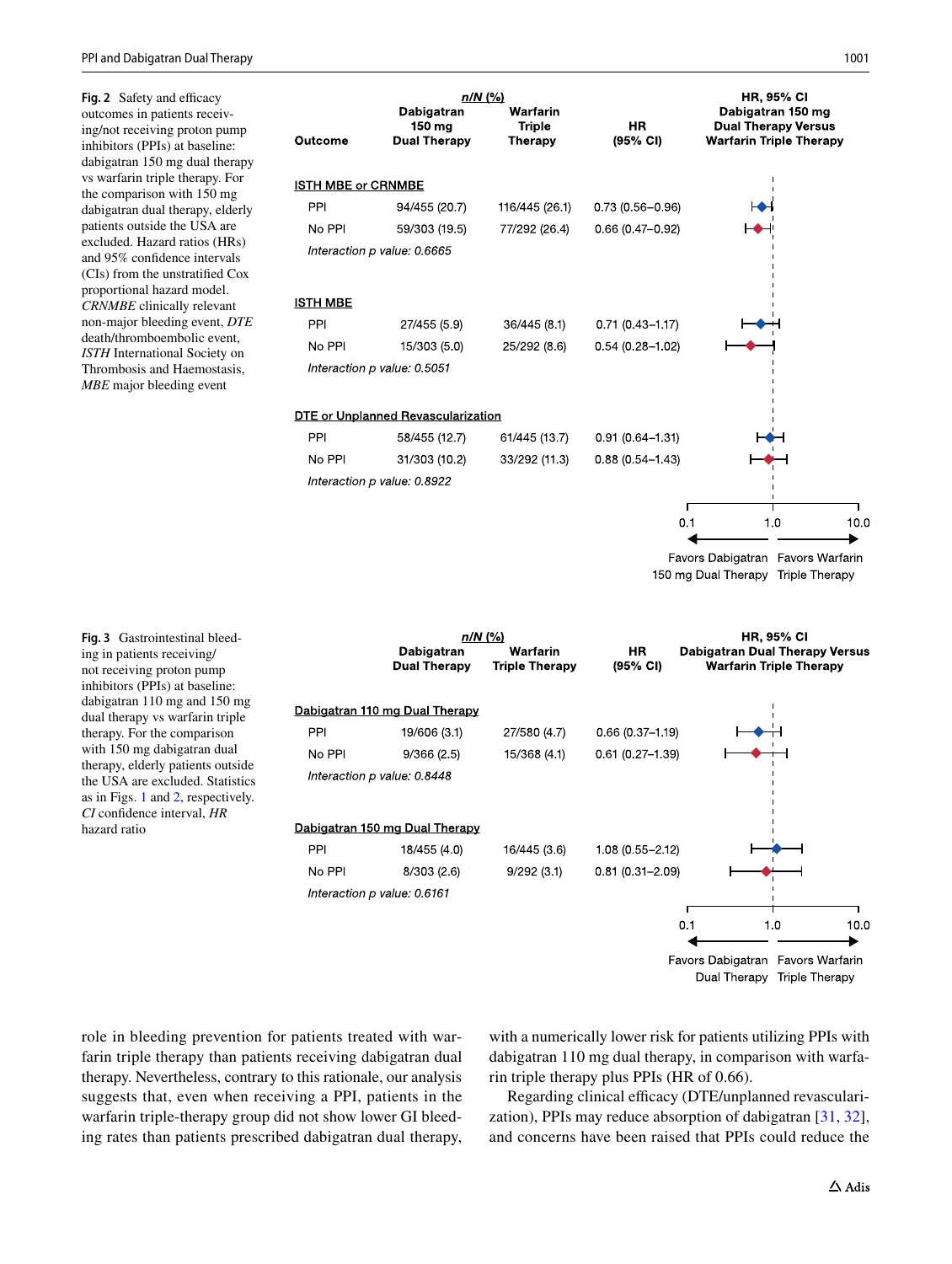<span id="page-7-0"></span>**Fig. 4** Safety and efficacy outcomes in patients receiving/not receiving proton pump inhibitors (PPIs) at baseline: study treatment-independent multivariable analyses. Hazard ratios (HRs) and confdence intervals (CIs) from a stratifed Cox proportional hazard regression analysis. See Sect. [2.2](#page-2-0) for details. *CRNMBE* clinically relevant non-major bleeding event, *DTE* death/thromboembolic event, *ISTH* International Society on Thrombosis and Haemostasis, *MBE* major bleeding event

| <b>Outcome</b>                        | $n/N$ (%)<br><b>PPI</b><br>at Baseline | No PPI<br>at Baseline | HR.<br>$(95% \text{ CI})$ | <b>HR, 95% CI</b><br><b>PPI Versus</b><br>No PPI |      |
|---------------------------------------|----------------------------------------|-----------------------|---------------------------|--------------------------------------------------|------|
| <b>ISTH MBE</b><br>or CRNMBE          | 308/1493 (20.6)                        | 204/934 (21.8)        | $0.93(0.78 - 1.12)$       | п.<br>Н                                          |      |
| <b>ISTH MBE Alone</b>                 | 98/1493 (6.6)                          | 58/934 (6.2)          | $1.01(0.73 - 1.40)$       |                                                  |      |
| Gastrointestinal<br>Bleeding          | 56/1493 (3.8)                          | 30/934 (3.2)          | $1.13(0.72 - 1.77)$       |                                                  |      |
| DTE or Unplanned<br>Revascularization | 218/1477 (14.8)                        | 115/928 (12.4)        | 1.16 (0.92-1.45)          | ĶN                                               |      |
|                                       |                                        |                       | 0.1                       | 1.0                                              | 10.0 |
|                                       |                                        |                       | <b>Favors PPI</b>         | Favors No PPI                                    |      |

conversion of clopidogrel (the most commonly used P2Y12 inhibitor in RE-DUAL: 87%) into its active metabolite, [[31\]](#page-9-25) despite that in RE-DUAL the benefts of dabigatran 110 mg or 150 mg dual therapy in comparison with warfarin triple therapy in decreasing bleeding risks were consistent across patients treated with clopidogrel or ticagrelor. [[33](#page-9-27)] Proton pump inhibitors could also have a deleterious impact in vascular function per se [[9](#page-9-4)]. All these theoretical efects could eventually lead to a higher incidence of clinical efficacy endpoints in patients treated with a PPI [\[4](#page-9-0), [34](#page-10-0), [35](#page-10-1)].

In the present study, in the dabigatran 110-mg subgroup, a HR of 1.30 was observed for patients taking PPIs vs not taking PPIs, but this trend was not observed in the dabigatran 150-mg subgroup. Thus, no consistent diference between treatment groups was seen. However, despite that no signifcant interactions were observed in the subgroup of patients taking clopidogrel, a HR of 1.45 was observed in the population on dabigatran 110 mg, but this trend was not observed in the dabigatran 150 mg subgroup; this fnding could be related to an interaction between PPI and clopidogrel [\[7](#page-9-2)], leading to an increase in clinical events in the dabigatran 110 mg subgroup that was blunted with the dabigatran 150 mg doses. However, we urge caution because this one fnding is in a subgroup of a subgroup, and the interaction *p* value is not statistically signifcant, thus indicating that this cannot be determined from this dataset.

#### **4.1 Limitations**

Our results should be interpreted in the context of a subgroup analysis of a randomized trial in a setting with very few data available from other sources. The RE-DUAL PCI trial was not powered for any subgroup analysis and no adjustment for multiplicity was performed, thus the reported results should be regarded as exploratory. As in all publications with similar characteristics, there are imbalances in the baseline characteristics of patients taking vs not taking PPIs, and diferences in baseline characteristics were previously acknowledged as a possible source of bias when analyzing the effect of PPI therapy on cardiovascular outcomes [[4](#page-9-0)]. Second, we did not have information about the time using a PPI during follow-up, which may limit assessment of the infuence of PPI intake on long-term bleeding and cardiovascular outcomes. Third, more granular data regarding PPI brand and dosage were not available, limitations that are shared with similar analyses [[12\]](#page-9-7). Finally, we did not retrieve information about upper vs lower GI bleeding, which could be useful to better understand potential interactions between PPIs, DOAC use, and bleeding.

# **5 Conclusions**

Dual therapy with dabigatran at both 110- and 150-mg doses twice daily reduced the risk of bleeding when compared with warfarin triple therapy, regardless of PPI use at baseline in patients with AF undergoing PCI. The risk of clinical efficacy endpoints appeared similar with dabigatran dual therapy vs warfarin triple therapy irrespective of PPI utilization.

**Acknowledgements** Editorial assistance limited to formatting and fgure preparation was provided by Bill Wolvey at Parexel, with funding from Boehringer Ingelheim International GmbH.

**Funding** The study was funded by Boehringer Ingelheim International GmbH.

#### **Compliance with Ethical Standards**

**Conflict of interest** José C. Nicolau has received research grants from CSL Behring, Sanof, AstraZeneca, Bristol-Myers Squibb, Viforpharma, Dalcorpharma, Janssen, and Novartis; has served as a consultant/ advisory board member for Bayer, Merck, Novartis, Sanof, Servier, Amgen, and AstraZeneca; and a steering committee member for Ei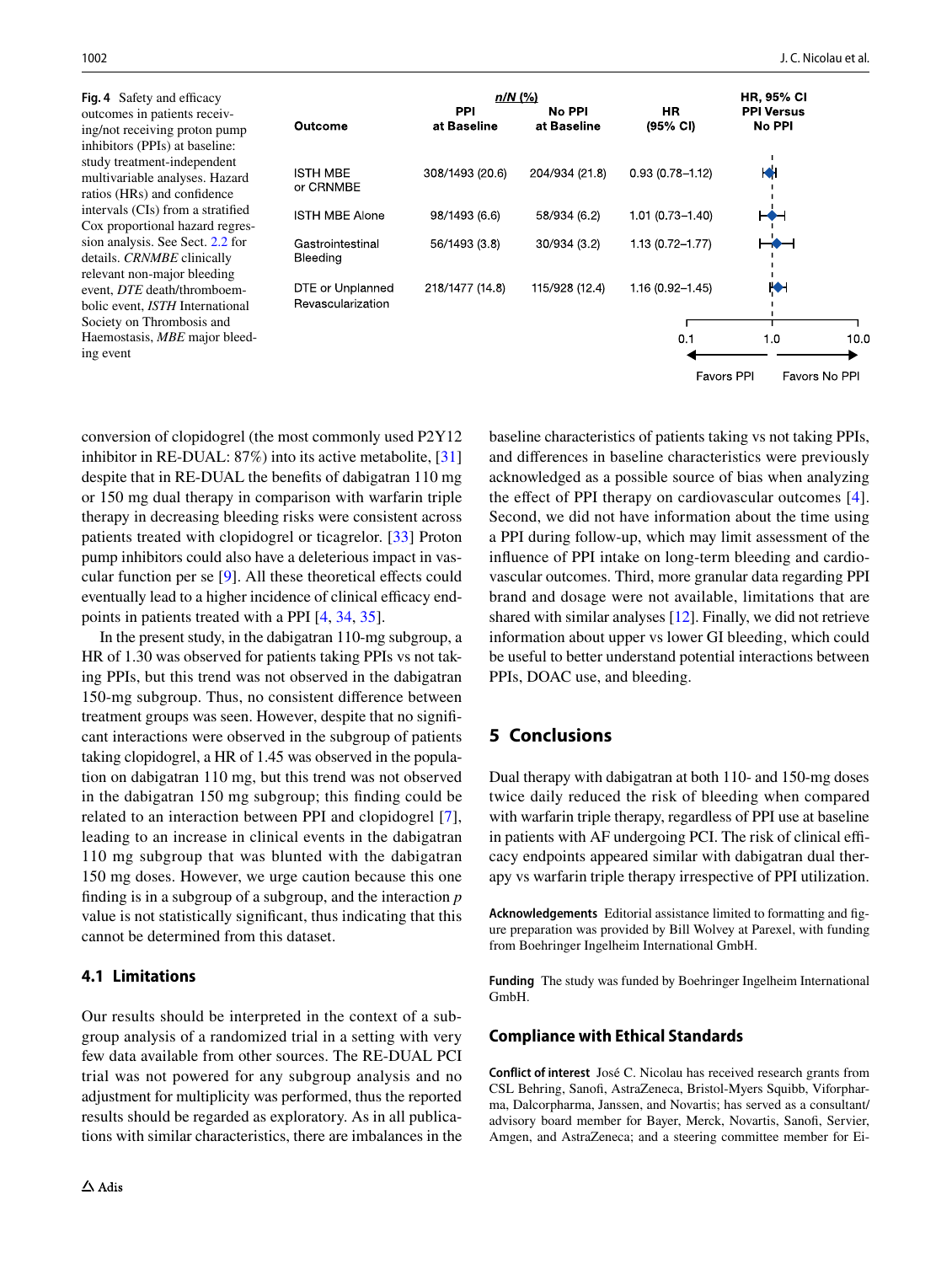sai, Boehringer Ingelheim, AstraZeneca, Sanof, CSL Behring, Viforpharma, and Dalcorpharma. Deepak L. Bhatt discloses the following relationships: Advisory Board: Cardax, Cereno Scientifc, Elsevier Practice Update Cardiology, Medscape Cardiology, PhaseBio, Regado Biosciences; Board of Directors: Boston VA Research Institute, Society of Cardiovascular Patient Care, TobeSoft; Chair: American Heart Association Quality Oversight Committee; Data Monitoring Committees: Baim Institute for Clinical Research (formerly Harvard Clinical Research Institute, for the PORTICO trial, funded by St. Jude Medical, now Abbott), Cleveland Clinic (including for the ExCEED trial, funded by Edwards), Duke Clinical Research Institute, Mayo Clinic, Mount Sinai School of Medicine (for the ENVISAGE trial, funded by Daiichi Sankyo), Population Health Research Institute; Honoraria: American College of Cardiology (Senior Associate Editor, Clinical Trials and News, ACC.org; Vice-Chair, ACC Accreditation Committee), Baim Institute for Clinical Research (formerly Harvard Clinical Research Institute; RE-DUAL PCI clinical trial steering committee funded by Boehringer Ingelheim; AEGIS-II executive committee funded by CSL Behring), Belvoir Publications (Editor-in-Chief, Harvard Heart Letter), Duke Clinical Research Institute (clinical trial steering committees, including for the PRONOUNCE trial, funded by Ferring Pharmaceuticals), HMP Global (Editor-in-Chief, *Journal of Invasive Cardiology*), *Journal of the American College of Cardiology* (Guest Editor; Associate Editor), Medtelligence/ReachMD (CME steering committees), Population Health Research Institute (for the COMPASS operations committee, publications committee, steering committee, and USA national co-leader, funded by Bayer), Slack Publications (Chief Medical Editor, Cardiology Today's Intervention), Society of Cardiovascular Patient Care (Secretary/Treasurer), WebMD (CME steering committees); other: Clinical Cardiology (Deputy Editor), NCDR-AC-TION Registry Steering Committee (Chair), VA CART Research and Publications Committee (Chair); Research Funding: Abbott, Afmmune, Amarin, Amgen, AstraZeneca, Bayer, Boehringer Ingelheim, Bristol-Myers Squibb, Chiesi, CSL Behring, Eisai, Ethicon, Ferring Pharmaceuticals, Forest Laboratories, Fractyl, Idorsia, Ironwood, Ischemix, Lilly, Medtronic, PhaseBio, Pfzer, Regeneron, Roche, Sanof Aventis, Synaptic, The Medicines Company; Royalties: Elsevier (Editor, *Cardiovascular Intervention: A Companion to Braunwald's Heart Disease*); Site Co-Investigator: Biotronik, Boston Scientifc, CSI, St. Jude Medical (now Abbott), Svelte; Trustee: American College of Cardiology; Unfunded Research: FlowCo, Merck, Novo Nordisk, PLx Pharma, Takeda. Stefan H. Hohnloser has received personal fees from Bayer HealthCare, Boehringer Ingelheim, Bristol-Myers Squibb, Daiichi Sankyo, Medtronic, Pfzer, SJM, and ZOLL. Takeshi Kimura has received grants from Boehringer Ingelheim. Gregory Y.H. Lip has served as a consultant for Bayer/Janssen, Bristol-Meyers Squibb/Pfzer, Medtronic, Boehringer Ingelheim, Novartis, Verseon, and Daiichi Sankyo. He has been a speaker for Bayer, Bristol-Meyers Squibb/Pfzer, Boehringer Ingelheim, Daiichi Sankyo, and Medtronic. No fees are personally received. Corinna Miede is an employee of Mainanalytics ma GmbH, contracted by Boehringer Ingelheim International GmbH. Matias Nordaby is an employee of Boehringer Ingelheim International GmbH. Jonas Oldgren has received fees to his institution from AstraZeneca, Bayer HealthCare, Boehringer Ingelheim, Bristol-Myers Squibb, Daiichi Sankyo, Pfizer, Portola, Roche Diagnostics, and Sanof. Philippe Gabriel Steg has received research grants from Amarin, Bayer, Sanof, and Servier; speaking or consulting fees from Amarin, Amgen, AstraZeneca, Bayer/Janssen, Boehringer Ingelheim, Bristol-Myers Squibb, Idorsia, Lilly, Merck, Novartis, Novo Nordisk, Pfizer, Regeneron, Sanof, and Servier. Jurriën M. ten Berg has received advisory/consulting/speaker fees from Accumetrics, AstraZeneca, Bayer HealthCare, Boehringer Ingelheim, Bristol-Myers Squibb, Daiichi Sankyo, Eli Lily, Ferrer, The Medicines Company, and Pfizer, and has received research grants from AstraZeneca, ZonMw. Lucas C. Godoy has no conficts of interest that are directly relevant to the content of this article. Christopher P. Cannon has received research grants from

Amgen, Boehringer Ingelheim, Bristol-Myers Squibb, Daiichi Sankyo, Janssen, Merck, and Pfizer and consulting fees from Aegerion, Alnylam, Amarin, Amgen, Applied Therapeutics, Ascendia, BGB, Boehringer Ingelheim, Bristol-Myers Squibb, Corvidia, HLS Therapeutics, Innovent, Janssen, Kowa, Merck, Pfizer, and Sanofi.

**Ethics Approval** The study was approved by the ethics committee at each participating center and all procedures were performed in accordance with the ethical standards as laid down in the 1964 Declaration of Helsinki and its later amendments.

**Informed consent** Informed consent was obtained from all individual participants included in the study.

**Open Access** This article is licensed under a Creative Commons Attribution-NonCommercial 4.0 International License, which permits any non-commercial use, sharing, adaptation, distribution and reproduction in any medium or format, as long as you give appropriate credit to the original author(s) and the source, provide a link to the Creative Commons licence, and indicate if changes were made. The images or other third party material in this article are included in the article's Creative Commons licence, unless indicated otherwise in a credit line to the material. If material is not included in the article's Creative Commons licence and your intended use is not permitted by statutory regulation or exceeds the permitted use, you will need to obtain permission directly from the copyright holder. To view a copy of this licence, visit <http://creativecommons.org/licenses/by-nc/4.0/>.

#### **References**

- <span id="page-8-0"></span>1. Lip GYH, Collet JP, Haude M, Byrne R, Chung EH, Fauchier L, et al. 2018 Joint European consensus document on the management of antithrombotic therapy in atrial fbrillation patients presenting with acute coronary syndrome and/or undergoing percutaneous cardiovascular interventions: a joint consensus document of the European Heart Rhythm Association (EHRA), European Society of Cardiology Working Group on Thrombosis, European Association of Percutaneous Cardiovascular Interventions (EAPCI), and European Association of Acute Cardiac Care (ACCA) endorsed by the Heart Rhythm Society (HRS), Asia-Pacifc Heart Rhythm Society (APHRS), Latin America Heart Rhythm Society (LAHRS), and Cardiac Arrhythmia Society of Southern Africa (CASSA). Europace. 2019;21(2):192–3.
- <span id="page-8-1"></span>2. Levine GN, Bates ER, Bittl JA, Brindis RG, Fihn SD, Fleisher LA, et al. 2016 ACC/AHA guideline focused update on duration of dual antiplatelet therapy in patients with coronary artery disease: a report of the American College of Cardiology/American Heart Association Task Force on clinical practice guidelines: an update of the 2011 ACCF/AHA/SCAI guideline for percutaneous coronary intervention, 2011 ACCF/AHA guideline for coronary artery bypass graft surgery, 2012 ACC/AHA/ACP/AATS/PCNA/ SCAI/STS guideline for the diagnosis and management of patients with stable ischemic heart disease, 2013 ACCF/AHA guideline for the management of ST-elevation myocardial infarction, 2014 AHA/ACC guideline for the management of patients with non-ST-elevation acute coronary syndromes, and 2014 ACC/AHA guideline on perioperative cardiovascular evaluation and management of patients undergoing noncardiac surgery. Circulation. 2016;134(10):e123–55.
- <span id="page-8-2"></span>3. Lai KC, Lam SK, Chu KM, Wong BC, Hui WM, Hu WH, et al. Lansoprazole for the prevention of recurrences of ulcer complications from long-term low-dose aspirin use. N Engl J Med. 2002;346(26):2033–8.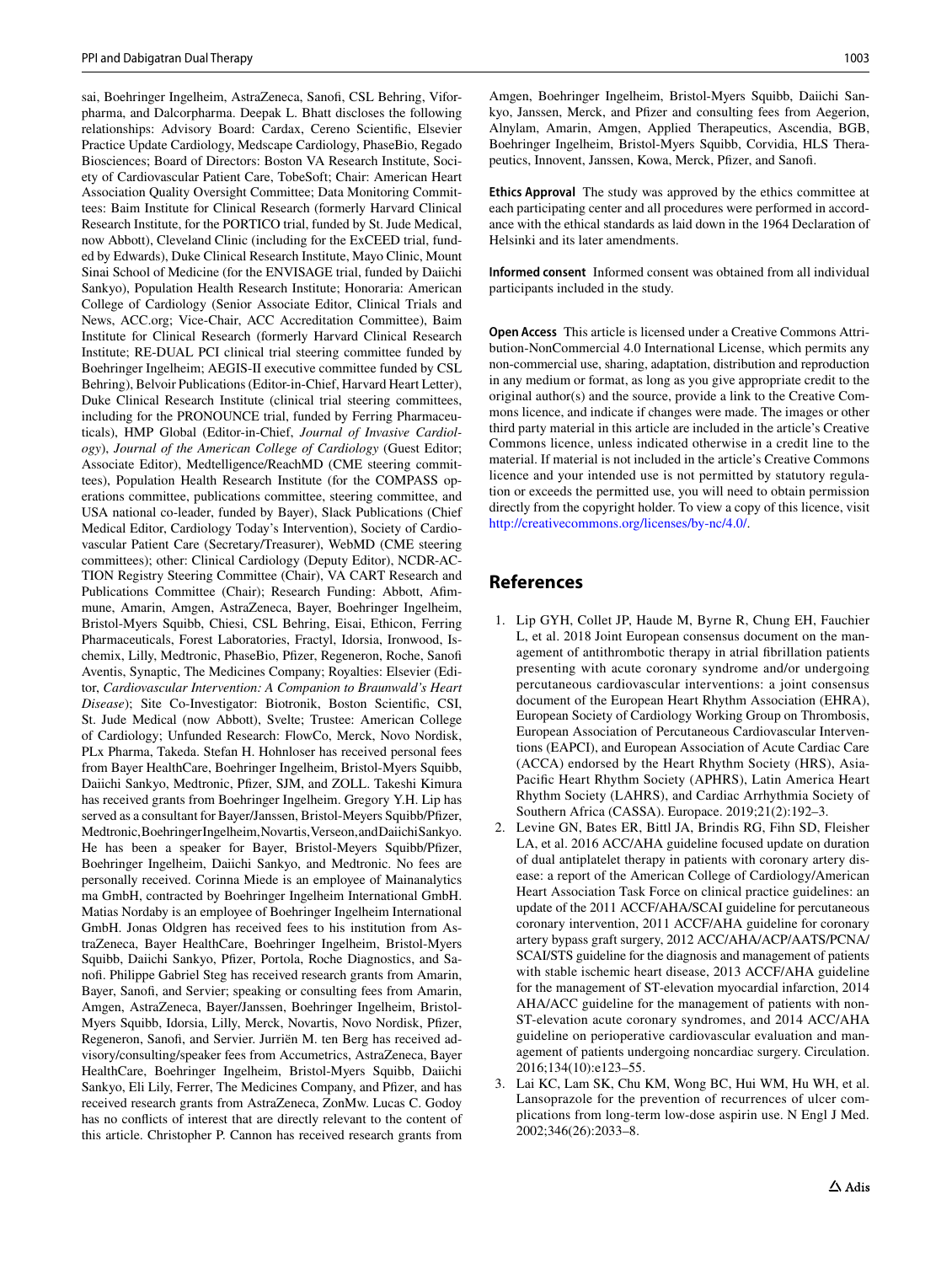- <span id="page-9-0"></span>4. Cardoso RN, Benjo AM, DiNicolantonio JJ, Garcia DC, Macedo FY, El-Hayek G, et al. Incidence of cardiovascular events and gastrointestinal bleeding in patients receiving clopidogrel with and without proton pump inhibitors: an updated meta-analysis. Open Heart. 2015;2(1):e000248.
- <span id="page-9-1"></span>5. Hulot JS, Collet JP, Silvain J, Pena A, Bellemain-Appaix A, Barthelemy O, et al. Cardiovascular risk in clopidogrel-treated patients according to cytochrome P450 2C19\*2 loss-of-function allele or proton pump inhibitor coadministration: a systematic meta-analysis. J Am Coll Cardiol. 2010;56(2):134–43.
- 6. Goodman SG, Clare R, Pieper KS, Nicolau JC, Storey RF, Cantor WJ, et al. Association of proton pump inhibitor use on cardiovascular outcomes with clopidogrel and ticagrelor: insights from the platelet inhibition and patient outcomes trial. Circulation. 2012;125(8):978–86.
- <span id="page-9-2"></span>7. Nicolau JC, Bhatt DL, Roe MT, Lokhnygina Y, Neely B, Corbalan R, et al. Concomitant proton-pump inhibitor use, platelet activity, and clinical outcomes in patients with acute coronary syndromes treated with prasugrel versus clopidogrel and managed without revascularization: insights from the Targeted Platelet Inhibition to Clarify the Optimal Strategy to Medically Manage Acute Coronary Syndromes trial. Am Heart J. 2015;170(4):683–94.e3.
- <span id="page-9-3"></span>8. Sherwood MW, Melloni C, Jones WS, Washam JB, Hasselblad V, Dolor RJ. Individual proton pump inhibitors and outcomes in patients with coronary artery disease on dual antiplatelet therapy: a systematic review. J Am Heart Assoc. 2015;4(11):e002245.
- <span id="page-9-4"></span>9. Shah NH, LePendu P, Bauer-Mehren A, Ghebremariam YT, Iyer SV, Marcus J, et al. Proton pump inhibitor usage and the risk of myocardial infarction in the general population. PLoS One. 2015;10(6):e0124653.
- <span id="page-9-5"></span>10. Bhatt DL, Cryer BL, Contant CF, Cohen M, Lanas A, Schnitzer TJ, et al. Clopidogrel with or without omeprazole in coronary artery disease. N Engl J Med. 2010;363(20):1909–17.
- <span id="page-9-6"></span>11. Ray WA, Chung CP, Murray KT, Smalley WE, Daugherty JR, Dupont WD, et al. Association of proton pump inhibitors with reduced risk of warfarin-related serious upper gastrointestinal bleeding. Gastroenterology. 2016;151(6):1105–12.e10.
- <span id="page-9-7"></span>12. Ray WA, Chung CP, Murray KT, Smalley WE, Daugherty JR, Dupont WD, et al. Association of oral anticoagulants and proton pump inhibitor cotherapy with hospitalization for upper gastrointestinal tract bleeding. JAMA. 2018;320(21):2221–30.
- <span id="page-9-8"></span>13. Chan EW, Lau WC, Leung WK, Mok MT, He Y, Tong TS, et al. Prevention of dabigatran-related gastrointestinal bleeding with gastroprotective agents: a population-based study. Gastroenterology. 2015;149(3):586–95.e3.
- <span id="page-9-9"></span>14. Sharma R, Roy A, Ramos C, Rosenberg R, Garcia-Carrasquillo R, Lebwohl B. Low adherence to national guidelines for proton-pump inhibitor prescription in patients receiving combination aspirin and anticoagulation. Therap Adv Gastroenterol. 2017;10(5):387–96.
- <span id="page-9-10"></span>15. Center for Drug Evaluation and Research. Clinical pharmacology review NDA 22-512, dabigatran. [https://www.accessdata.fda.gov/](https://www.accessdata.fda.gov/drugsatfda_docs/nda/2010/022512Orig1s000ClinPharmR_Corrrected%203.11.2011.pdf) [drugsatfda\\_docs/nda/2010/022512Orig1s000ClinPharmR\\_Corrr](https://www.accessdata.fda.gov/drugsatfda_docs/nda/2010/022512Orig1s000ClinPharmR_Corrrected%203.11.2011.pdf) [ected%203.11.2011.pdf](https://www.accessdata.fda.gov/drugsatfda_docs/nda/2010/022512Orig1s000ClinPharmR_Corrrected%203.11.2011.pdf). Accessed 19 Mar 2019.
- <span id="page-9-11"></span>16. Cannon CP, Bhatt DL, Oldgren J, Lip GYH, Ellis SG, Kimura T, et al. Dual antithrombotic therapy with dabigatran after PCI in atrial fbrillation. N Engl J Med. 2017;377(16):1513–24.
- <span id="page-9-12"></span>17. Cannon CP, Gropper S, Bhatt DL, Ellis SG, Kimura T, Lip GY, et al. Design and rationale of the RE-DUAL PCI trial: a prospective, randomized, phase 3b study comparing the safety and efficacy of dual antithrombotic therapy with dabigatran etexilate versus warfarin triple therapy in patients with nonvalvular atrial fbrillation who have undergone percutaneous coronary intervention with stenting. Clin Cardiol. 2016;39(10):555–64.
- <span id="page-9-13"></span>18. Golwala HB, Cannon CP, Steg PG, Doros G, Qamar A, Ellis SG, et al. Safety and efficacy of dual vs. triple antithrombotic therapy

in patients with atrial fbrillation following percutaneous coronary intervention: a systematic review and meta-analysis of randomized clinical trials. Eur Heart J. 2018;39(19):1726-35a.

- <span id="page-9-14"></span>19. Lopes RD, Hong H, Harskamp RE, Bhatt DL, Mehran R, Cannon CP, et al. Safety and efficacy of antithrombotic strategies in patients with atrial fbrillation undergoing percutaneous coronary intervention: a network meta-analysis of randomized controlled trials. JAMA Cardiol. 2019;4(8):747–55.
- <span id="page-9-15"></span>20. Hu W, Tong J, Kuang X, Chen W, Liu Z. Infuence of proton pump inhibitors on clinical outcomes in coronary heart disease patients receiving aspirin and clopidogrel: a meta-analysis. Medicine (Baltimore). 2018;97(3):e9638.
- 21. Vaduganathan M, Cannon CP, Cryer BL, Liu Y, Hsieh WH, Doros G, et al. Efficacy and safety of proton-pump inhibitors in highrisk cardiovascular subsets of the COGENT trial. Am J Med. 2016;129(9):1002–5.
- <span id="page-9-16"></span>22. Vaduganathan M, Bhatt DL, Cryer BL, Liu Y, Hsieh WH, Doros G, et al. Proton-pump inhibitors reduce gastrointestinal events regardless of aspirin dose in patients requiring dual antiplatelet therapy. J Am Coll Cardiol. 2016;67(14):1661–71.
- <span id="page-9-17"></span>23. Moayyedi P, Eikelboom JW, Bosch J, Connolly SJ, Dyal L, Shestakovska O, et al. Safety of proton pump inhibitors based on a large, multi-year, randomized trial of patients receiving rivaroxaban or aspirin. Gastroenterology. 2019;157(3):682–91.e2.
- <span id="page-9-18"></span>24. Moayyedi P, Eikelboom JW, Bosch J, Connolly SJ, Dyal L, Shestakovska O, et al. Pantoprazole to prevent gastroduodenal events in patients receiving rivaroxaban and/or aspirin in a randomized, double-blind, placebo-controlled trial. Gastroenterology. 2019;157(2):403-12.e5.
- <span id="page-9-19"></span>25. Connolly SJ, Ezekowitz MD, Yusuf S, Eikelboom J, Oldgren J, Parekh A, et al. Dabigatran versus warfarin in patients with atrial fbrillation. N Engl J Med. 2009;361(12):1139–51.
- <span id="page-9-20"></span>26. Desai J, Kolb JM, Weitz JI, Aisenberg J. Gastrointestinal bleeding with the new oral anticoagulants: defning the issues and the management strategies. Thromb Haemost. 2013;110(2):205–12.
- <span id="page-9-21"></span>27. Steffel J, Verhamme P, Potpara TS, Albaladejo P, Antz M, Desteghe L, et al. The 2018 European Heart Rhythm Association practical guide on the use of non-vitamin K antagonist oral anticoagulants in patients with atrial fbrillation. Eur Heart J. 2018;39(16):1330–93.
- <span id="page-9-22"></span>28. Vaduganathan M, Bhatt DL. Gastrointestinal bleeding with oral anticoagulation: understanding the scope of the problem. Clin Gastroenterol Hepatol. 2017;15(5):691–3.
- <span id="page-9-23"></span>29. Eikelboom JW, Wallentin L, Connolly SJ, Ezekowitz M, Healey JS, Oldgren J, et al. Risk of bleeding with 2 doses of dabigatran compared with warfarin in older and younger patients with atrial fbrillation: an analysis of the randomized evaluation of long-term anticoagulant therapy (RE-LY) trial. Circulation. 2011;123(21):2363–72.
- <span id="page-9-24"></span>30. Cangemi DJ, Krill T, Weideman R, Cipher DJ, Spechler SJ, Feagins LA. A comparison of the rate of gastrointestinal bleeding in patients taking non-vitamin K antagonist oral anticoagulants or warfarin. Am J Gastroenterol. 2017;112(5):734–9.
- <span id="page-9-25"></span>31. Agewall S, Cattaneo M, Collet JP, Andreotti F, Lip GY, Verheugt FW, et al. Expert position paper on the use of proton pump inhibitors in patients with cardiovascular disease and antithrombotic therapy. Eur Heart J. 2013;34(23):1708-13, 13a–13b.
- <span id="page-9-26"></span>32. Kuwayama T, Osanai H, Ajioka M, Tokuda K, Ohashi H, Tobe A, et al. Infuence of proton pump inhibitors on blood dabigatran concentrations in Japanese patients with non-valvular atrial fbrillation. J Arrhythm. 2017;33(6):619–23.
- <span id="page-9-27"></span>33. Oldgren J, Steg PG, Hohnloser SH, Lip GYH, Kimura T, Nordaby M, et al. Dabigatran dual therapy with ticagrelor or clopidogrel after percutaneous coronary intervention in atrial fbrillation patients with or without acute coronary syndrome: a